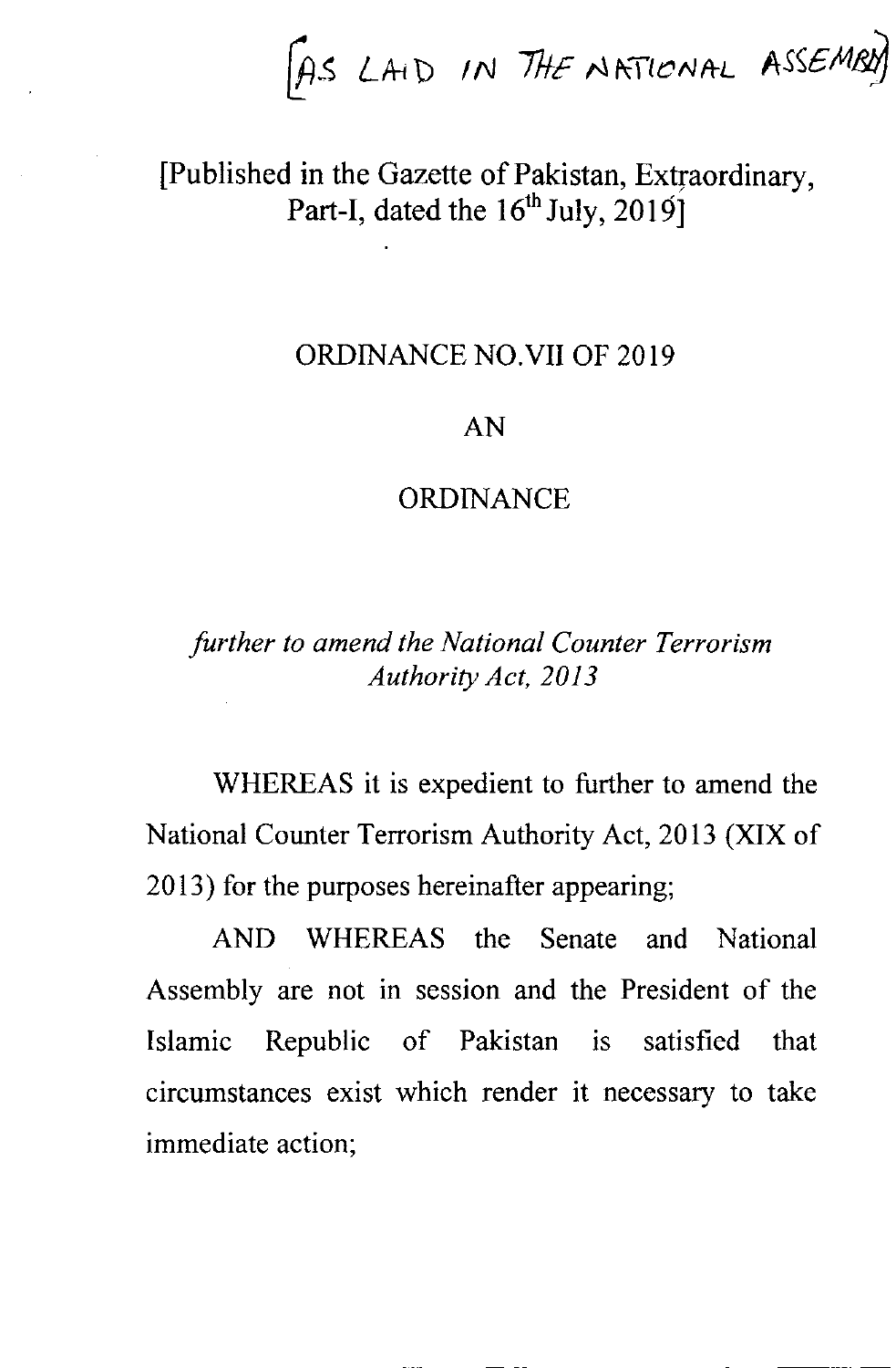NOW, THEREFORE, in exercise of the powers conferred by clause (1) of Article 89 of the Constitution of the Islamic Republic of Pakistan, the President is pleased to make and promulgate the following Ordinance, namely:--

Short title and commencement.-- (1) This Ordinance shall be 1. called the National Counter Terrorism Authority (Amendment) Ordinance, 2019.

(2) It shall come into force at once.

Amendment of section 3, Act XIX of 2013.-In the National  $2^{\circ}$ Counter Terrorism Authority Act, 2013 (XIX of 2013), hereinafter referred to as the said Act, in section 3, sub-section  $(2)$  shall be omitted.

Substitution of section 5, Act XIX of 2013.—In the said Act, for  $\overline{3}$ section 5, the following shall be substituted, namely: $-$ 

"Board of Governors.-- (1) The Authority shall have a Board of Governors comprising-

| (a)                       | Minister In-charge of Interior Division                                        | Chairman      |
|---------------------------|--------------------------------------------------------------------------------|---------------|
| (b)                       | Secretary, Interior                                                            | Member        |
| (c)                       | Secretary, Defence Division                                                    | Member        |
| (d)                       | Secretary, Law and Justice Division                                            | Member        |
| (e)                       | Secretary, Finance Division                                                    | Member        |
| (f)                       | One senator to be recommended by Chairman<br>Senate                            | Member        |
| (g)                       | One member National Assembly to be recommended<br>by Speaker National Assembly | Member        |
| (h)                       | Director General, Intelligence Bureau                                          | Member        |
| (i)                       | Director General, Federal Investigation Agency                                 | <b>Member</b> |
| $\left( j\right)$         | Director General (CT), Inter-Services-Intelligence                             | Member        |
| (k)                       | Rep of Directorate General, Military Intelligence<br>(Not less than DG)        | Member        |
| $\left(\mathsf{I}\right)$ | National Coordinator of the Authority                                          | Member        |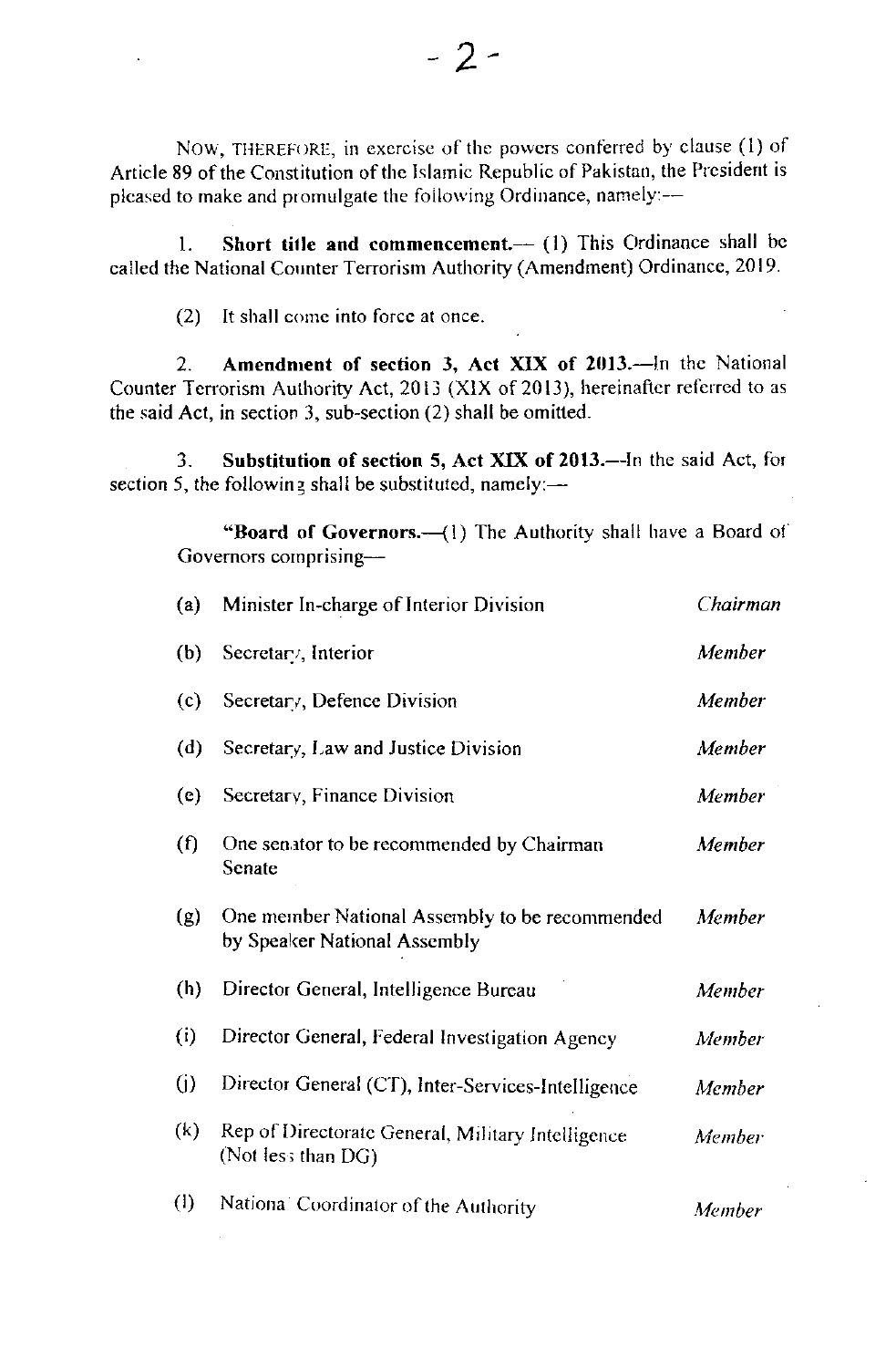(m) Home Secretaries of the Provinces of Sindh, Punjab, Khyber Pakhtunkhwa, Balochistan, Gilgit-Baltistan and State of Azad Jammu and Kashmir and Chief Commissioner, Islamabad Capital Territory (ICT) **Members** 

(n) Inspector General of Police of Provinces of Sindh, Punjab, Khyber Pakhtunkhwa, Balochistan, ICT, Gilgit-Baltistan and State of Azad Jarnmu and Kashmir **Members** 

(2) The National Coordinator of the Authority shall act as the Secretary to the Board.

(3) The Board may invite any person to the mceting on special invitation."

4. section  $6$ ,-Amendment of section 6, Act XIX of 2013.-- In the said Act, in

- (i) sub-section (1) and sub-section (2) shall be omitted; and
- (ii) in sub-section (3), in the proviso, the expression "notwithstanding anything contained in sub-clause  $(6)$ ," shall be omitted.

5. Amendment of section 8, Act XIX of 2013.—In the said Act, in section 8, for sub-section (1), the following shall be substituted, namely:

"8. Executive Committee. $-({}1)$  The Board shall be assisted by an Executive Committee comprising the following, namely: $-$ 

| (a) | National Coordinator, NACTA                                                                                                                                                                                                       | Convener |
|-----|-----------------------------------------------------------------------------------------------------------------------------------------------------------------------------------------------------------------------------------|----------|
| (b) | <b>Additional Secretary, Finance Division</b>                                                                                                                                                                                     | Member   |
| (c) | Additional Secretary, Interior Division                                                                                                                                                                                           | Member   |
| (d) | Additional Secretary, Ministry of Foreign Affairs                                                                                                                                                                                 | Member   |
| (e) | Additional Secretary, Ministry of Law and Justice                                                                                                                                                                                 | Member   |
| (f) | Additional Secretaries Home of the Provinces of<br>Sindh, Punjab, Khyber Pakhtunkhwa, Balochistan,<br>Gilgit-Baltistan and State of Azad Jammu and<br>Kashmir and Rep of Chief Commissioner,<br>Islamabad Capital Territory (ICT) | Member   |